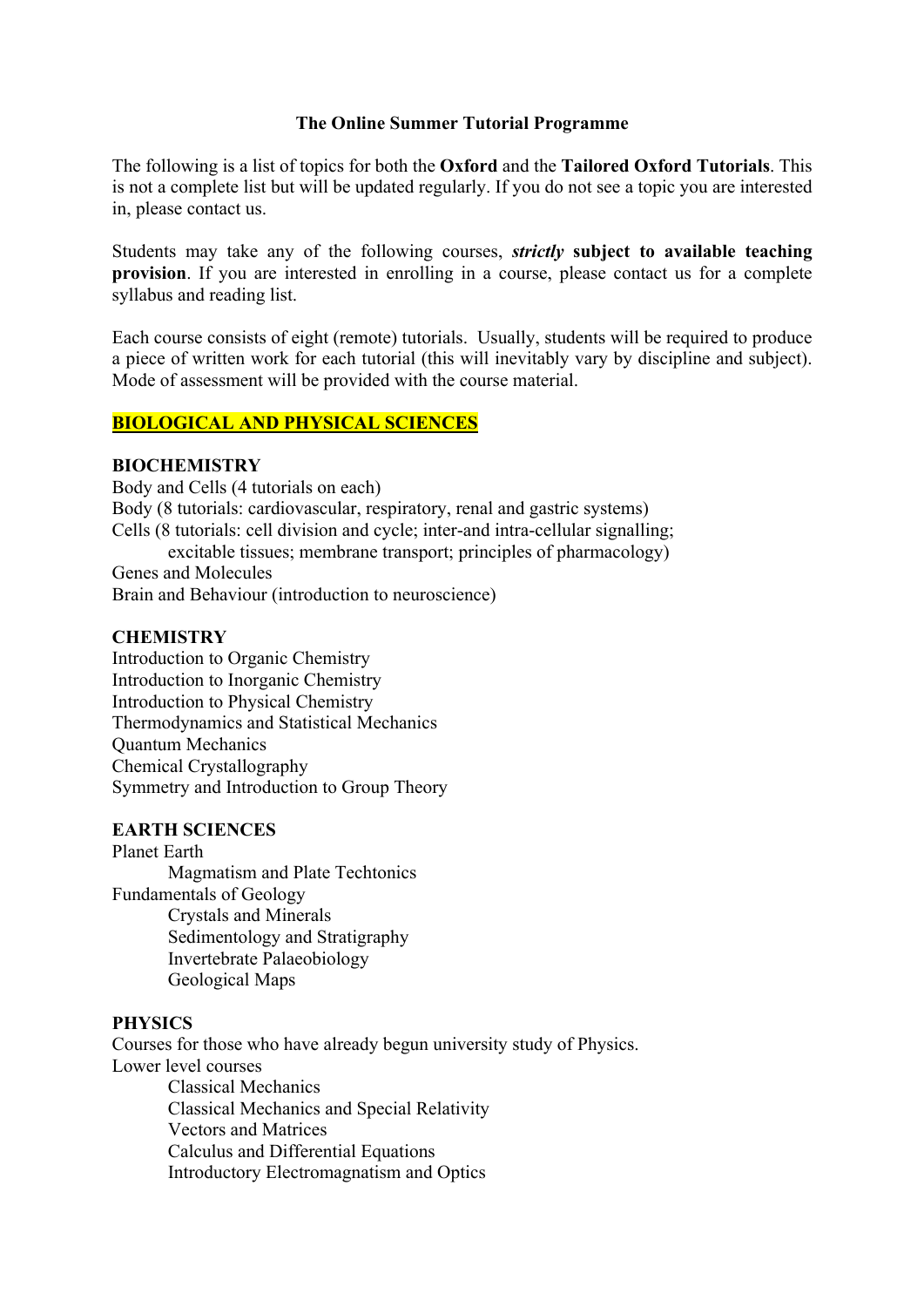Upper level courses

Thermal Physics (thermodynamics & statistical dynamics) Quantum Mechanics Electromagnetism and Optics Special and Introductory General Relativity Nuclear and Particle Physics Condensed Matter Physics Fluids Atomic and Laser Physics

# **SOCIAL SCIENCES**

# **ECONOMICS**

Quantitative Economics Macroeconomics Microeconomics

# **LAW**

Roman Introduction to Private Law (British/Common Law) Criminal Law (British/Common Law) Constitutional Law Jurisprudence (British/Common Law) Tort Law (British/Common Law) Law of Contract

### **POLITICS**

The Theory of Politics Political Sociology Comparative Government British Politics and Government since 1900

# **HUMANITIES**

**CLASSICS** in Greek or Latin/ or in Translation

Virgil, *Aeneid* Homer, *Iliad* Latin Literature of the first century BC Latin didactic poetry Greek Tragedy Early Greek Hexameter Poetry Cicero the orator Ovid Hellenistic poetry Greek and Roman comedy Greek and Latin lyric poetry Neronian literature Latin Literature from Titus to Trajan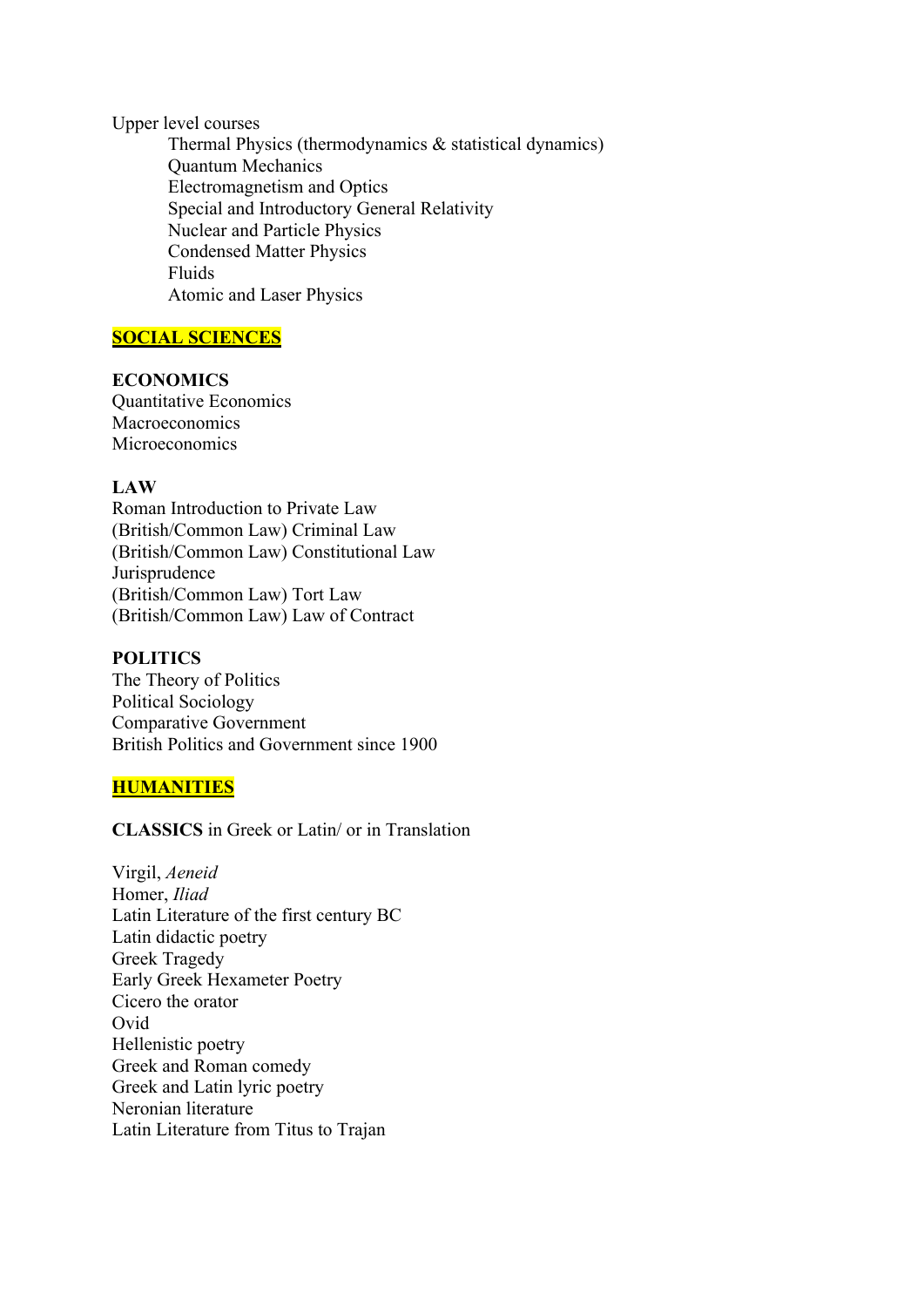# **ENGLISH**

(All courses are for *Literature in English*, not necessarily English Literature; ie, the language determines inclusion, not the country of origin). Early Medieval Literature (c. 650-1350) Literature in English 1350-1550 Literature in English 1550-1660 (excluding Shakespeare) Literature in English 1660-1760 Literature in English 1760-1830 Literature in English 1830-1910 Literature in English 1910-present Shakespeare The History of the English Language to c. 1800 Special Authors (one or two of:) Chaucer Spenser Sidney Jonson Marvell Katherine Phillips Margaret Cavendish Milton Dryden Swift Pope Aphra Behn Fielding Richardson Frances Burney Austen Wordsworth Coleridge Byron Shelley Keats Tennyson Browning (Robert &/or EBB) Dickinson Brontes (Emily, Charlotte, Anne) George Eliot Dickens Conrad Yeats Joyce Woolf T S Eliot Faulkner Baldwin Toni Morrison **Others available on request**

The Post-Colonial Novel in English The Post-1945 Novel Nineteenth-century Slave Narratives

### **PHILOSOPHY**

Early Modern Philosophy (any two of the following:) Descartes Spinoza Leibniz Hume Berkeley Locke Plato's *Republic* Aristotle, *Nicomachean Ethics* Aesthetics Knowledge and Reality Ethics The Philosophy of Kant